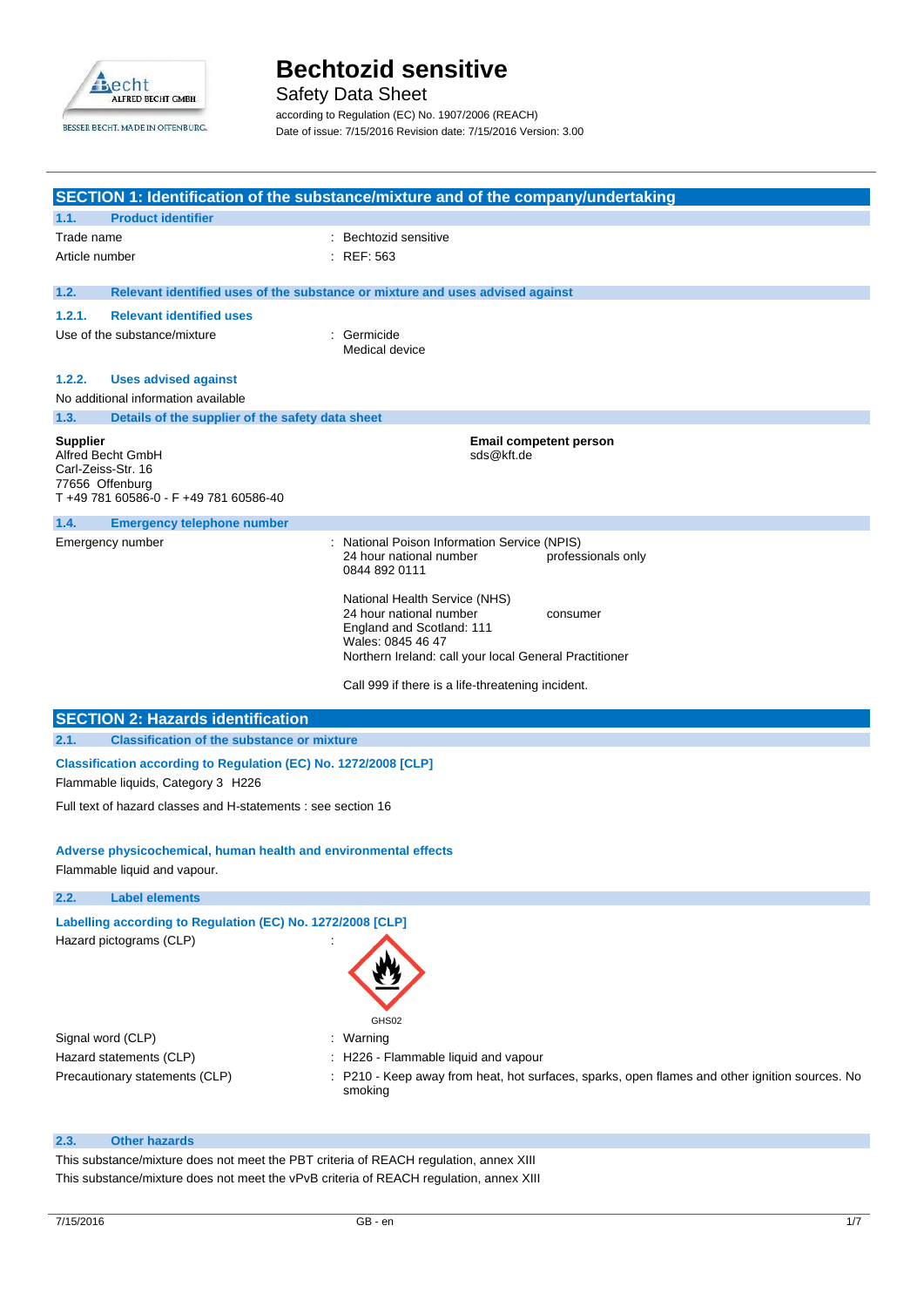# Safety Data Sheet

according to Regulation (EC) No. 1907/2006 (REACH)

# **SECTION 3: Composition/information on ingredients**

## **3.1. Substance**

## Not applicable

### **3.2. Mixture**

Comments : Mixture of the substances listed below with non-hazardous additives

| <b>Name</b>                                                         | <b>Product identifier</b>                                                                               | $\frac{9}{6}$ | <b>Classification according to</b><br><b>Requlation (EC) No.</b><br>1272/2008 [CLP] |
|---------------------------------------------------------------------|---------------------------------------------------------------------------------------------------------|---------------|-------------------------------------------------------------------------------------|
| Ethanol<br>substance with national workplace exposure limit(s) (GB) | (CAS No) 64-17-5<br>(EC no) 200-578-6<br>(EC index no) 603-002-00-5<br>(REACH-no) 01-2119457610-43-xxxx | $25 - 50$     | Flam. Lig. 2, H225                                                                  |
| nitrilotriacetic acid                                               | (CAS No) 139-13-9<br>(EC no) 205-355-7<br>(REACH-no) 01-2119968928-xxxx                                 | $0.1 - 1$     | Eye Irrit. 2, H319<br>Carc. 2. H351                                                 |

## Full text of H-statements: see section 16

| <b>SECTION 4: First aid measures</b>                                                                                                                       |                                                                                                                                                                                                                                                          |  |  |  |
|------------------------------------------------------------------------------------------------------------------------------------------------------------|----------------------------------------------------------------------------------------------------------------------------------------------------------------------------------------------------------------------------------------------------------|--|--|--|
| 4.1.<br><b>Description of first aid measures</b>                                                                                                           |                                                                                                                                                                                                                                                          |  |  |  |
| First-aid measures after inhalation<br>First-aid measures after skin contact<br>First-aid measures after eye contact<br>First-aid measures after ingestion | Remove person to fresh air and keep comfortable for breathing.<br>Rinse skin with water/shower. Remove/Take off immediately all contaminated clothing.<br>Rinse eyes with water as a precaution.<br>Call a poison center or a doctor if you feel unwell. |  |  |  |
| 4.2.                                                                                                                                                       | Most important symptoms and effects, both acute and delayed                                                                                                                                                                                              |  |  |  |
| No additional information available                                                                                                                        |                                                                                                                                                                                                                                                          |  |  |  |
| 4.3.                                                                                                                                                       | Indication of any immediate medical attention and special treatment needed                                                                                                                                                                               |  |  |  |
| Treat symptomatically.                                                                                                                                     |                                                                                                                                                                                                                                                          |  |  |  |
| <b>SECTION 5: Firefighting measures</b>                                                                                                                    |                                                                                                                                                                                                                                                          |  |  |  |
| <b>Extinguishing media</b><br>5.1.                                                                                                                         |                                                                                                                                                                                                                                                          |  |  |  |
| Suitable extinguishing media<br>Unsuitable extinguishing media                                                                                             | : Water spray. Dry powder. Carbon dioxide. alcohol resistant foam. Foam.<br>: Strong water jet.                                                                                                                                                          |  |  |  |
| Special hazards arising from the substance or mixture<br>5.2.                                                                                              |                                                                                                                                                                                                                                                          |  |  |  |
| Fire hazard                                                                                                                                                | : Combustible liquid. Flammable liquid and vapour.                                                                                                                                                                                                       |  |  |  |
| <b>Explosion hazard</b>                                                                                                                                    | Vapours may form explosive mixture with air.                                                                                                                                                                                                             |  |  |  |
| Hazardous decomposition products in case of<br>fire                                                                                                        | Toxic fumes may be released.                                                                                                                                                                                                                             |  |  |  |
| 5.3.<br><b>Advice for firefighters</b>                                                                                                                     |                                                                                                                                                                                                                                                          |  |  |  |
| Protection during firefighting                                                                                                                             | Do not attempt to take action without suitable protective equipment. Self-contained breathing<br>apparatus. Complete protective clothing.                                                                                                                |  |  |  |
| Other information                                                                                                                                          | Cool closed containers exposed to fire with water spray. Do not allow run-off from fire fighting to<br>enter drains or water courses.                                                                                                                    |  |  |  |
| <b>SECTION 6: Accidental release measures</b>                                                                                                              |                                                                                                                                                                                                                                                          |  |  |  |
| 6.1.                                                                                                                                                       | Personal precautions, protective equipment and emergency procedures                                                                                                                                                                                      |  |  |  |
| General measures                                                                                                                                           | : Do not breathe gas/vapour/aerosol. Avoid contact with skin, eyes and clothing.                                                                                                                                                                         |  |  |  |
| 6.1.1.<br>For non-emergency personnel<br><b>Emergency procedures</b><br>6.1.2.<br>For emergency responders                                                 | : Ventilate spillage area. No open flames, no sparks, and no smoking.                                                                                                                                                                                    |  |  |  |
| Protective equipment                                                                                                                                       | Do not attempt to take action without suitable protective equipment. For further information<br>refer to section 8: "Exposure controls/personal protection".                                                                                             |  |  |  |
| 6.2.<br><b>Environmental precautions</b>                                                                                                                   |                                                                                                                                                                                                                                                          |  |  |  |
| Avoid release to the environment.                                                                                                                          |                                                                                                                                                                                                                                                          |  |  |  |
| 6.3.<br>Methods and material for containment and cleaning up                                                                                               |                                                                                                                                                                                                                                                          |  |  |  |
| Methods for cleaning up<br>: Take up liquid spill into absorbent material.                                                                                 |                                                                                                                                                                                                                                                          |  |  |  |
| Other information                                                                                                                                          | Dispose of materials or solid residues at an authorized site.                                                                                                                                                                                            |  |  |  |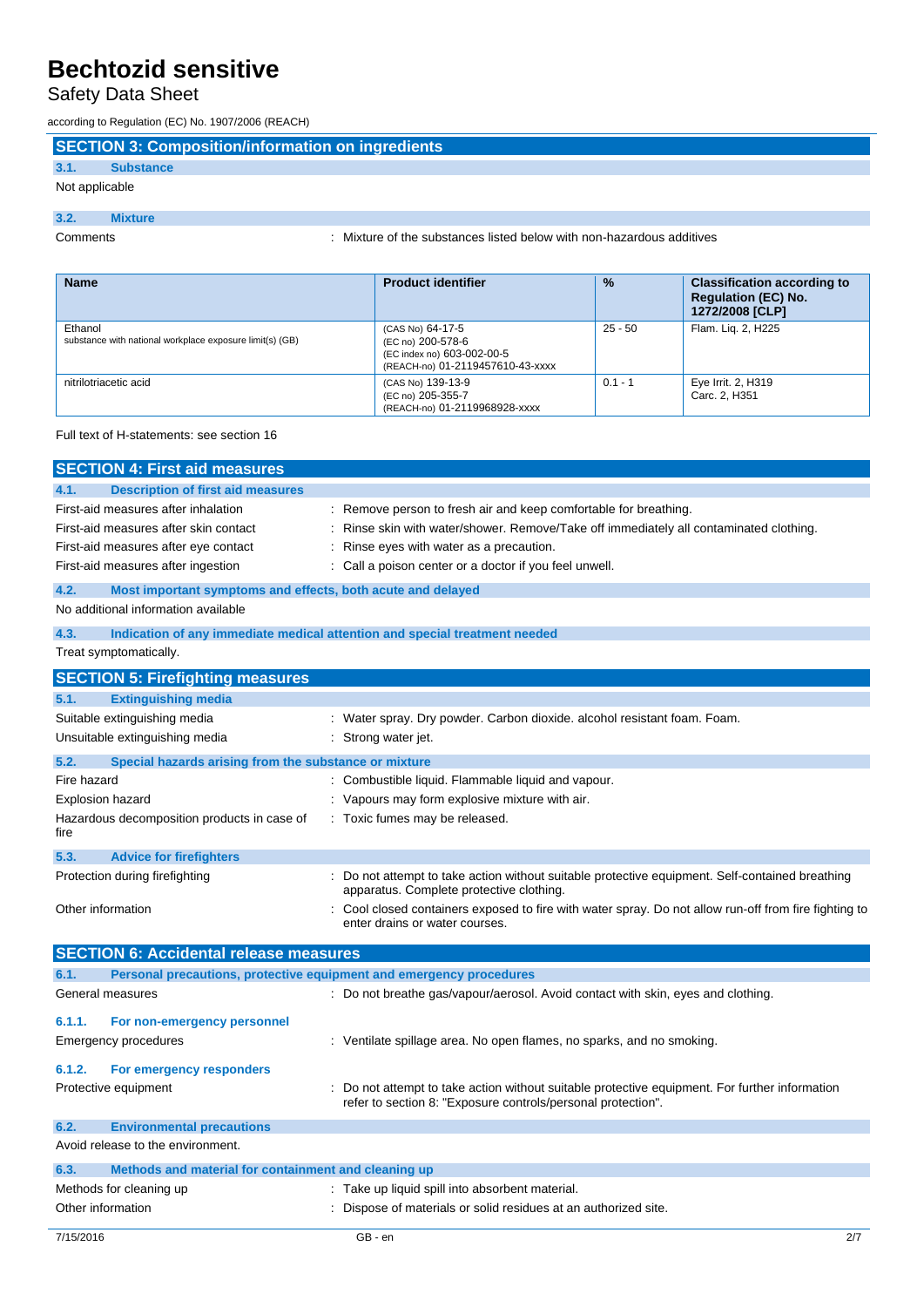# Safety Data Sheet

according to Regulation (EC) No. 1907/2006 (REACH)

| 6.4.                          | <b>Reference to other sections</b>                           |  |                                                                                                                                                                                                                                                                                                                                                                                                                                                  |  |  |  |
|-------------------------------|--------------------------------------------------------------|--|--------------------------------------------------------------------------------------------------------------------------------------------------------------------------------------------------------------------------------------------------------------------------------------------------------------------------------------------------------------------------------------------------------------------------------------------------|--|--|--|
|                               | See Heading 7. See Heading 8. See Heading 13.                |  |                                                                                                                                                                                                                                                                                                                                                                                                                                                  |  |  |  |
|                               | <b>SECTION 7: Handling and storage</b>                       |  |                                                                                                                                                                                                                                                                                                                                                                                                                                                  |  |  |  |
| 7.1.                          | <b>Precautions for safe handling</b>                         |  |                                                                                                                                                                                                                                                                                                                                                                                                                                                  |  |  |  |
|                               | Precautions for safe handling                                |  | : Keep container tightly closed. Ensure good ventilation of the work station. Take precautionary<br>measures against static discharge. Wear personal protective equipment. Keep away from heat,<br>hot surfaces, sparks, open flames and other ignition sources. No smoking. Ground/bond<br>container and receiving equipment. Use only non-sparking tools. Flammable vapours may<br>accumulate in the container. Use explosion-proof equipment. |  |  |  |
| Hygiene measures              |                                                              |  | Do not eat, drink or smoke when using this product. Always wash hands after handling the<br>product.                                                                                                                                                                                                                                                                                                                                             |  |  |  |
| 7.2.                          | Conditions for safe storage, including any incompatibilities |  |                                                                                                                                                                                                                                                                                                                                                                                                                                                  |  |  |  |
|                               | Technical measures                                           |  | : Ground/bond container and receiving equipment.                                                                                                                                                                                                                                                                                                                                                                                                 |  |  |  |
|                               | Storage conditions                                           |  | : Store in a well-ventilated place. Keep cool. Protect from sunlight. Keep container tightly closed.                                                                                                                                                                                                                                                                                                                                             |  |  |  |
|                               | Maximum storage period                                       |  | $\therefore$ 30 months                                                                                                                                                                                                                                                                                                                                                                                                                           |  |  |  |
| Storage temperature           |                                                              |  | : $0 - 25$ °C                                                                                                                                                                                                                                                                                                                                                                                                                                    |  |  |  |
| Prohibitions on mixed storage |                                                              |  | : Keep away from food, drink and animal feeding stuffs.                                                                                                                                                                                                                                                                                                                                                                                          |  |  |  |
| Packaging materials           |                                                              |  | : plastic.                                                                                                                                                                                                                                                                                                                                                                                                                                       |  |  |  |
| 7.3.                          | Specific end use(s)                                          |  |                                                                                                                                                                                                                                                                                                                                                                                                                                                  |  |  |  |

No additional information available

## **SECTION 8: Exposure controls/personal protection**

### **8.1. Control parameters**

| <b>Ethanol (64-17-5)</b> |                              |                        |  |  |
|--------------------------|------------------------------|------------------------|--|--|
| United Kingdom           | Local name                   | Ethanol                |  |  |
| United Kingdom           | WEL TWA (mg/m <sup>3</sup> ) | 1920 mg/m <sup>3</sup> |  |  |
| United Kingdom           | WEL TWA (ppm)                | $1000$ ppm             |  |  |

### **8.2. Exposure controls**

### **Appropriate engineering controls:**

Ensure good ventilation of the work station.

#### **Hand protection:**

Chemical resistant PVC gloves (to European standard EN 374 or equivalent). The exact break trough time has to be found out by the manufacturer of the protective gloves and has to be observed. Gloves must be replaced after each use and whenever signs of wear or perforation appear

#### **Eye protection:**

Sealed safety goggles. Safety glasses

#### **Skin and body protection:**

Wear suitable protective clothing

### **Respiratory protection:**

In case of insufficient ventilation, wear suitable respiratory equipment. Breathing apparatus with filter. AX

#### **Environmental exposure controls:**

Avoid release to the environment.

| <b>SECTION 9: Physical and chemical properties</b>            |                     |  |  |
|---------------------------------------------------------------|---------------------|--|--|
| 9.1.<br>Information on basic physical and chemical properties |                     |  |  |
| Physical state                                                | $:$ Liquid          |  |  |
| Colour                                                        | : colourless.       |  |  |
| Odour                                                         | : alcohol odour.    |  |  |
| Odour threshold                                               | : No data available |  |  |
| pH                                                            | : < 10              |  |  |
| Relative evaporation rate (butylacetate=1)                    | : No data available |  |  |
| Melting point                                                 | : No data available |  |  |
| Freezing point                                                | : No data available |  |  |
| Boiling point                                                 | $: > 35$ DIN 51 751 |  |  |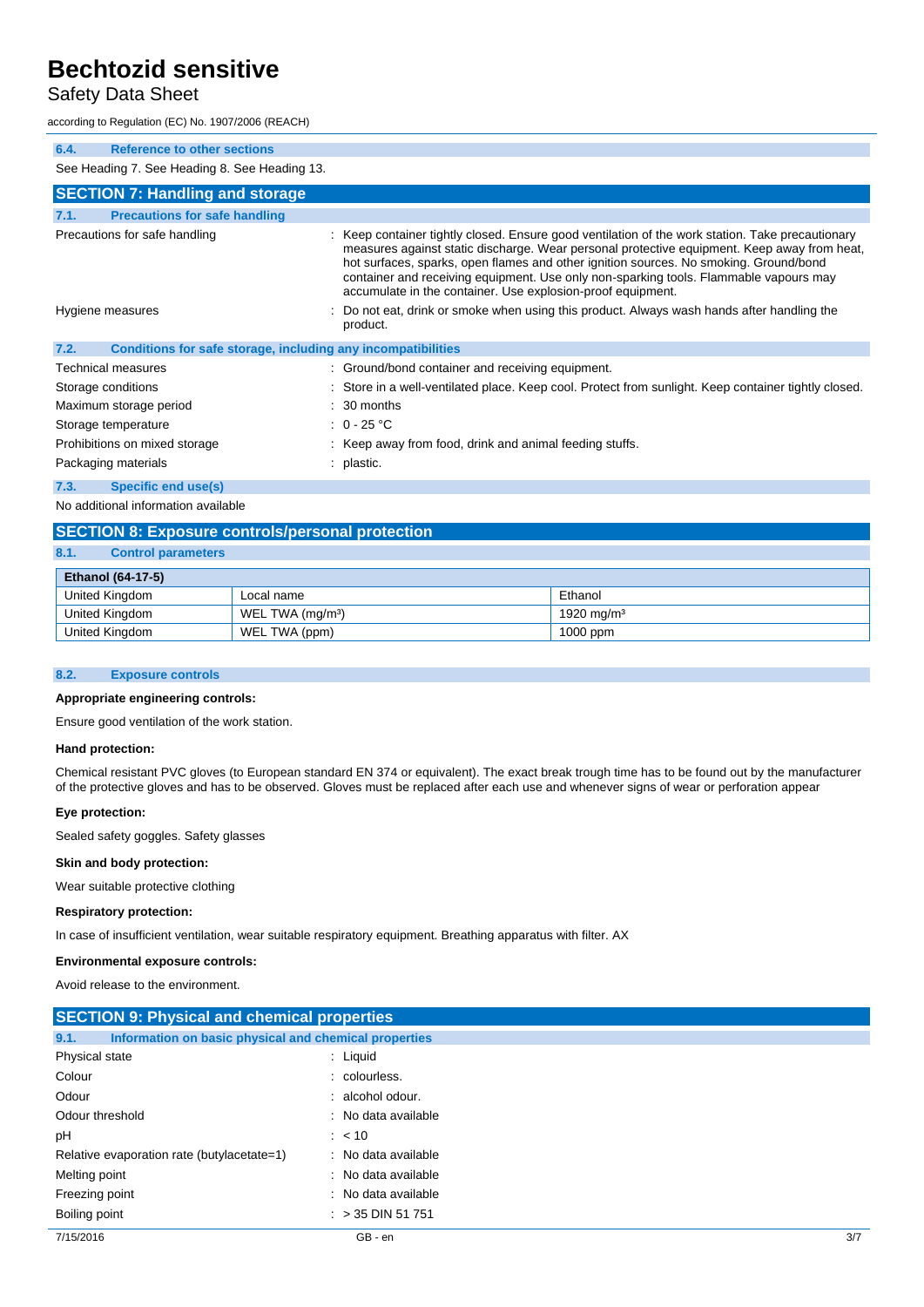# Safety Data Sheet

according to Regulation (EC) No. 1907/2006 (REACH)

| Flash point                         | $: 29 °C$ DIN EN ISO 3679  |  |  |  |
|-------------------------------------|----------------------------|--|--|--|
| Auto-ignition temperature           | : No data available        |  |  |  |
| Decomposition temperature           | : No data available        |  |  |  |
| Flammability (solid, gas)           | $:$ Not applicable         |  |  |  |
| Vapour pressure                     | : No data available        |  |  |  |
| Relative vapour density at 20 °C    | : No data available        |  |  |  |
| Relative density                    | : No data available        |  |  |  |
| Density                             | : $0.95$ g/cm <sup>3</sup> |  |  |  |
| Solubility                          | : Water: Soluble           |  |  |  |
| Log Pow                             | : No data available        |  |  |  |
| Viscosity, kinematic                | : No data available        |  |  |  |
| Viscosity, dynamic                  | $: 3$ mPa.s                |  |  |  |
| Explosive properties                | : No data available        |  |  |  |
| Oxidising properties                | : No data available        |  |  |  |
| <b>Explosive limits</b>             | : No data available        |  |  |  |
| <b>Other information</b><br>9.2.    |                            |  |  |  |
| No additional information available |                            |  |  |  |
| <b>AMARIAN LA AL LUIL</b>           | <b>STATISTICS</b>          |  |  |  |

## **SECTION 10: Stability and reactivity**

#### **10.1. Reactivity**

The product is non-reactive under normal conditions of use, storage and transport. Flammable liquid and vapour.

### **10.2. Chemical stability**

Stable under normal conditions.

**10.3. Possibility of hazardous reactions**

No dangerous reactions known under normal conditions of use.

### **10.4. Conditions to avoid**

Heat. Avoid contact with hot surfaces. No flames, no sparks. Eliminate all sources of ignition.

**10.5. Incompatible materials**

No additional information available

**10.6. Hazardous decomposition products**

Under normal conditions of storage and use, hazardous decomposition products should not be produced.

| <b>SECTION 11: Toxicological information</b>          |                                                                                                 |  |  |  |
|-------------------------------------------------------|-------------------------------------------------------------------------------------------------|--|--|--|
| 11.1.<br>Information on toxicological effects         |                                                                                                 |  |  |  |
| Acute toxicity                                        | : Not classified (Based on available data, the classification criteria are not met)             |  |  |  |
| Skin corrosion/irritation                             | : Not classified (Based on available data, the classification criteria are not met)<br>pH: < 10 |  |  |  |
| Serious eye damage/irritation                         | : Not classified (Based on available data, the classification criteria are not met)<br>pH: < 10 |  |  |  |
| Respiratory or skin sensitisation                     | : Not classified (Based on available data, the classification criteria are not met)             |  |  |  |
| Germ cell mutagenicity                                | : Not classified (Based on available data, the classification criteria are not met)             |  |  |  |
| Carcinogenicity                                       | : Not classified (Based on available data, the classification criteria are not met)             |  |  |  |
| Reproductive toxicity                                 | : Not classified (Based on available data, the classification criteria are not met)             |  |  |  |
| Specific target organ toxicity (single exposure)      | : Not classified (Based on available data, the classification criteria are not met)             |  |  |  |
| Specific target organ toxicity (repeated<br>exposure) | : Not classified (Based on available data, the classification criteria are not met)             |  |  |  |
| Aspiration hazard                                     | : Not classified (Based on available data, the classification criteria are not met)             |  |  |  |

| <b>SECTION 12: Ecological information</b> |                                                                                                                            |
|-------------------------------------------|----------------------------------------------------------------------------------------------------------------------------|
| 12.1.<br><b>Toxicity</b>                  |                                                                                                                            |
| Ecology - general                         | : The product is not considered harmful to aquatic organisms nor to cause long-term adverse<br>effects in the environment. |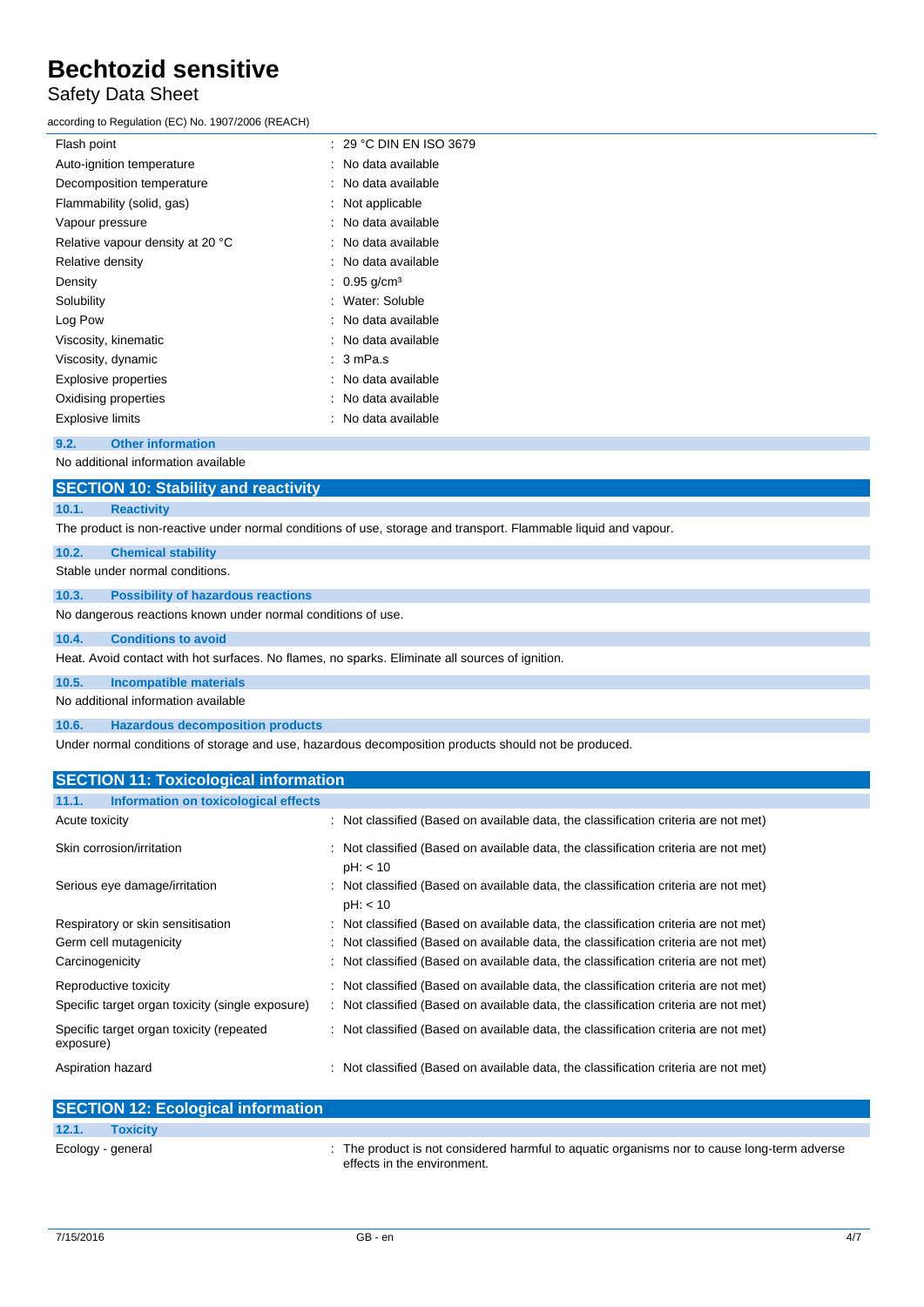# Safety Data Sheet

according to Regulation (EC) No. 1907/2006 (REACH)

| 12.2.                                                                                  | <b>Persistence and degradability</b>      |  |  |  |  |
|----------------------------------------------------------------------------------------|-------------------------------------------|--|--|--|--|
|                                                                                        | No additional information available       |  |  |  |  |
| 12.3.                                                                                  | <b>Bioaccumulative potential</b>          |  |  |  |  |
|                                                                                        | No additional information available       |  |  |  |  |
| 12.4.                                                                                  | <b>Mobility in soil</b>                   |  |  |  |  |
|                                                                                        | No additional information available       |  |  |  |  |
| 12.5.                                                                                  | <b>Results of PBT and vPvB assessment</b> |  |  |  |  |
|                                                                                        |                                           |  |  |  |  |
| This substance/mixture does not meet the PBT criteria of REACH regulation, annex XIII  |                                           |  |  |  |  |
| This substance/mixture does not meet the vPvB criteria of REACH regulation, annex XIII |                                           |  |  |  |  |
| 12.6.                                                                                  | <b>Other adverse effects</b>              |  |  |  |  |

No additional information available

| <b>SECTION 13: Disposal considerations</b> |                                                                                               |  |  |  |
|--------------------------------------------|-----------------------------------------------------------------------------------------------|--|--|--|
| 13.1.<br>Waste treatment methods           |                                                                                               |  |  |  |
| Waste treatment methods                    | : Dispose of contents/container in accordance with licensed collector's sorting instructions. |  |  |  |
| Additional information                     | : Flammable vapours may accumulate in the container.                                          |  |  |  |

# **SECTION 14: Transport information**

In accordance with ADR / RID / IMDG / IATA / ADN

| <b>ADR</b>                                                                       | <b>IMDG</b>                                                             | <b>IATA</b>                           | <b>ADN</b>                                                              | <b>RID</b>                                                              |  |  |
|----------------------------------------------------------------------------------|-------------------------------------------------------------------------|---------------------------------------|-------------------------------------------------------------------------|-------------------------------------------------------------------------|--|--|
| 14.1.<br><b>UN number</b>                                                        |                                                                         |                                       |                                                                         |                                                                         |  |  |
| 1170                                                                             | 1170                                                                    | 1170                                  | 1170                                                                    | 1170                                                                    |  |  |
| 14.2.<br><b>UN proper shipping name</b>                                          |                                                                         |                                       |                                                                         |                                                                         |  |  |
| ETHANOL SOLUTION<br>(ETHYL ALCOHOL<br>SOLUTION)                                  | ETHANOL SOLUTION<br>(ETHYL ALCOHOL<br>SOLUTION)                         | <b>Ethanol solution</b>               | <b>ETHANOL SOLUTION</b><br>(ETHYL ALCOHOL<br>SOLUTION)                  | ETHANOL SOLUTION<br>(ETHYL ALCOHOL<br>SOLUTION)                         |  |  |
| <b>Transport document description</b>                                            |                                                                         |                                       |                                                                         |                                                                         |  |  |
| UN 1170 ETHANOL<br><b>SOLUTION (ETHYL</b><br>ALCOHOL SOLUTION), 3,<br>III, (D/E) | UN 1170 ETHANOL<br><b>SOLUTION (ETHYL</b><br>ALCOHOL SOLUTION), 3,<br>Ш | UN 1170 Ethanol solution.<br>$3,$ III | UN 1170 ETHANOL<br><b>SOLUTION (ETHYL</b><br>ALCOHOL SOLUTION), 3,<br>Ш | UN 1170 ETHANOL<br><b>SOLUTION (ETHYL</b><br>ALCOHOL SOLUTION), 3,<br>Ш |  |  |
| <b>Transport hazard class(es)</b><br>14.3.                                       |                                                                         |                                       |                                                                         |                                                                         |  |  |
| 3                                                                                | 3                                                                       | 3                                     | 3                                                                       | 3                                                                       |  |  |
|                                                                                  |                                                                         |                                       |                                                                         | W                                                                       |  |  |
| 14.4.<br><b>Packing group</b>                                                    |                                                                         |                                       |                                                                         |                                                                         |  |  |
| III                                                                              | Ш                                                                       | $\mathbf{III}$                        | $\mathbf{III}$                                                          | III                                                                     |  |  |
| 14.5.<br><b>Environmental hazards</b>                                            |                                                                         |                                       |                                                                         |                                                                         |  |  |
| Dangerous for the<br>environment: No                                             | Dangerous for the<br>environment: No<br>Marine pollutant : No           | Dangerous for the<br>environment: No  | Dangerous for the<br>environment: No                                    | Dangerous for the<br>environment: No                                    |  |  |
| No supplementary information available                                           |                                                                         |                                       |                                                                         |                                                                         |  |  |

## **14.6. Special precautions for user**

### **- Overland transport**

| Classification code (ADR)                 | : F1            |
|-------------------------------------------|-----------------|
| Special provisions (ADR)                  | : 144.601       |
| Limited quantities (ADR)                  | $\therefore$ 51 |
| Excepted quantities (ADR)                 | : E1            |
| Transport category (ADR)                  | $\therefore$ 3  |
| Hazard identification number (Kemler No.) | : 30            |
| Orange plates                             |                 |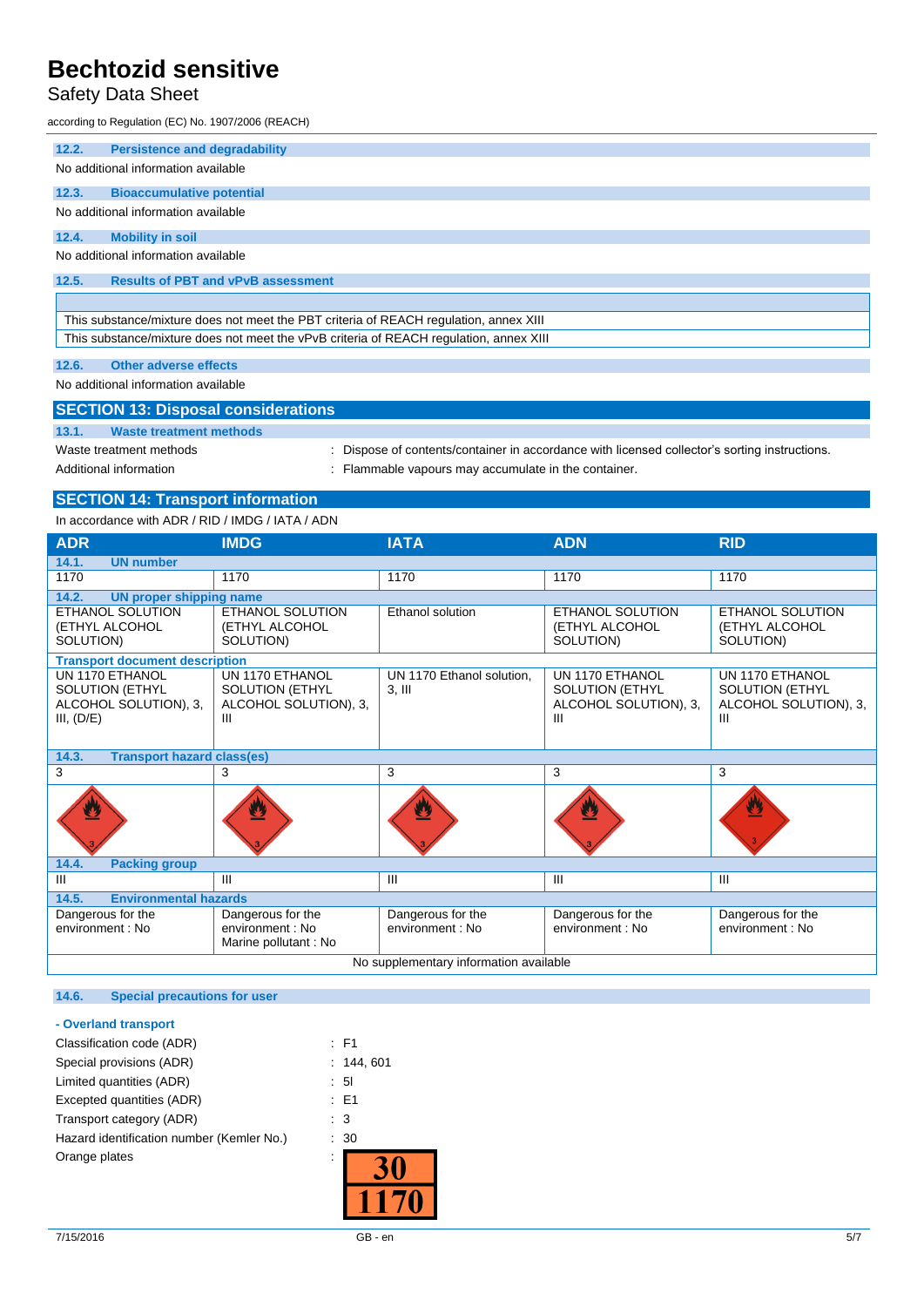# Safety Data Sheet

according to Regulation (EC) No. 1907/2006 (REACH)

| Tunnel restriction code (ADR)                | : D/E                                                              |
|----------------------------------------------|--------------------------------------------------------------------|
| EAC code                                     | : 2YE                                                              |
| - Transport by sea                           |                                                                    |
| Special provisions (IMDG)                    | : 144, 223                                                         |
| Limited quantities (IMDG)                    | : 5L                                                               |
| Excepted quantities (IMDG)                   | $E = 1$                                                            |
| EmS-No. (Fire)                               | $: F-E$                                                            |
| EmS-No. (Spillage)                           | $: S-D$                                                            |
| - Air transport                              |                                                                    |
| PCA Excepted quantities (IATA)               | $\therefore$ E1                                                    |
| PCA Limited quantities (IATA)                | : Y344                                                             |
| PCA limited quantity max net quantity (IATA) | : 10L                                                              |
| PCA packing instructions (IATA)              | : 355                                                              |
| PCA max net quantity (IATA)                  | : 60L                                                              |
| CAO max net quantity (IATA)                  | : 220L                                                             |
| Special provisions (IATA)                    | : A3, A58, A180                                                    |
| - Inland waterway transport                  |                                                                    |
| Classification code (ADN)                    | : F1                                                               |
| Special provisions (ADN)                     | : 144, 601                                                         |
| Limited quantities (ADN)                     | : 5L                                                               |
| Excepted quantities (ADN)                    | $E = 51$                                                           |
| Carriage permitted (ADN)                     | : T                                                                |
| - Rail transport                             |                                                                    |
| Classification code (RID)                    | $\therefore$ F1                                                    |
| Special provisions (RID)                     | : 144, 601                                                         |
| Limited quantities (RID)                     | : 5L                                                               |
| Excepted quantities (RID)                    | $E = 1$                                                            |
| Transport category (RID)                     | $\therefore$ 3                                                     |
| Hazard identification number (RID)           | : 30                                                               |
| 14.7.                                        | Transport in bulk according to Annex II of MARPOL and the IBC Code |
| Not conlicable                               |                                                                    |

```
Not applicable
```
**SECTION 15: Regulatory information**

**15.1. Safety, health and environmental regulations/legislation specific for the substance or mixture**

## **15.1.1. EU-Regulations**

Contains no REACH substances with Annex XVII restrictions

Contains no substance on the REACH candidate list Contains no REACH Annex XIV substances

Seveso Information **Seveso Information** : P5c FLAMMABLE LIQUIDS Flammable liquids, Categories 2 or 3 not covered by P5a and P5b

### **15.1.2. National regulations**

No additional information available

### **15.2. Chemical safety assessment**

No chemical safety assessment has been carried out

### **SECTION 16: Other information**

Indication of changes: General revision.

| 0.0110141101101011          |                                                                  |          |  |
|-----------------------------|------------------------------------------------------------------|----------|--|
| ົາເ<br>ے ۔                  | Labelling according to<br>Regulation (EC) No.<br>1272/2008 [CLP] | Modified |  |
| Abbreviations and acronyms: |                                                                  |          |  |

| ICLF      | Classification Labelling Packaging Regulation; Regulation (EC) No 1272/2008                     |  |
|-----------|-------------------------------------------------------------------------------------------------|--|
| ADN       | European Agreement concerning the International Carriage of Dangerous Goods by Inland Waterways |  |
| 7/15/2016 | GB - en                                                                                         |  |